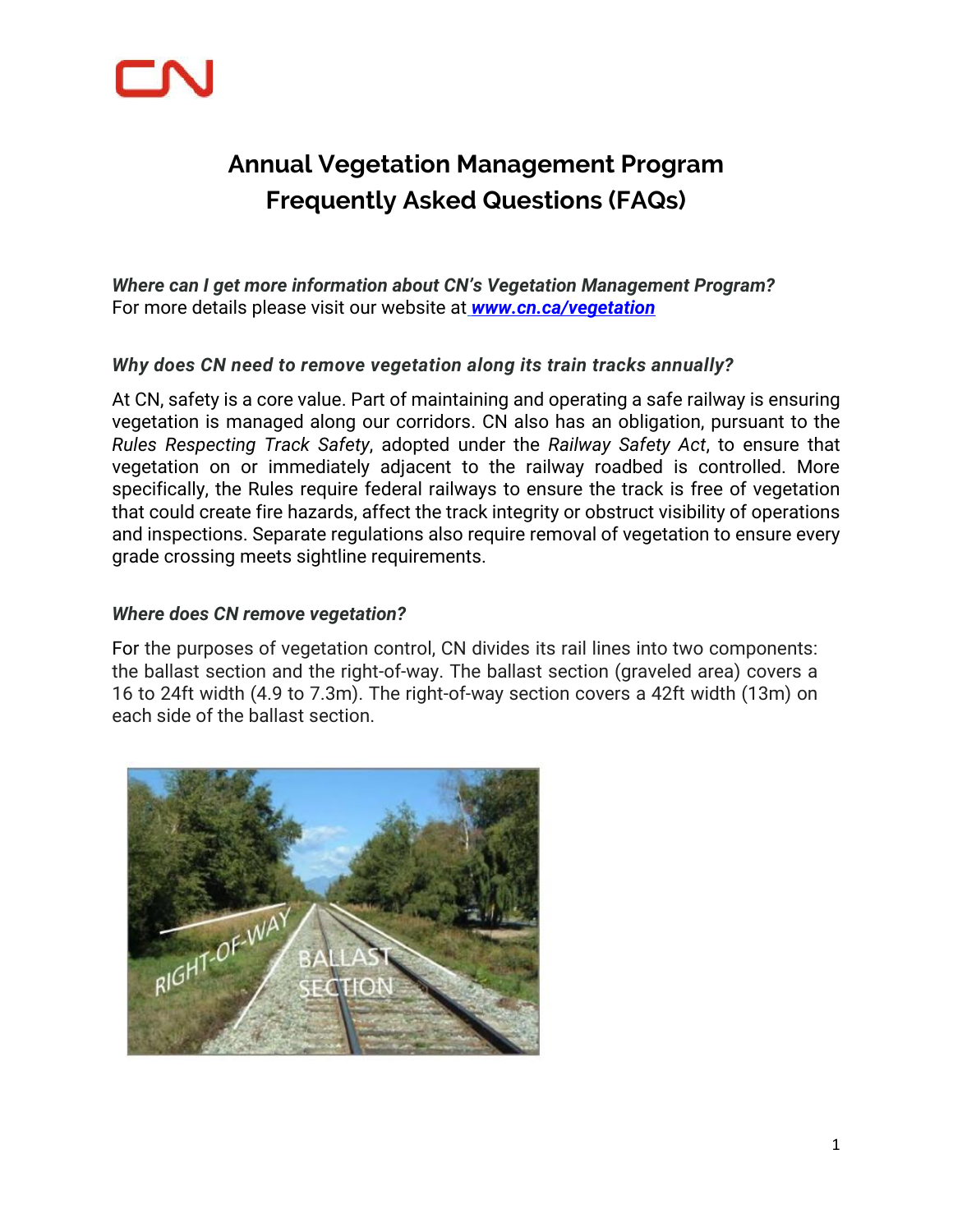

Vegetation in the right-of-way section needs to be controlled to protect sight lines for train crews to see signal systems and at road crossings, prevent trees from fouling the track during storms, reduce fuel loading to prevent fires, minimize wildlife mortality, ensure good drainage along ditches and culverts, amongst other safety requirements and is primarily controlled mechanically, by mowing and cutting of vegetation. Certain herbicide products are used (excluding glyphosate) to encourage grass rather than shrubs and trees.

The ballast section, on the other hand, is the most critical area as it supports the track infrastructure that supports the movement of freight and passengers and provides an area for train crew to safely inspect their train. Given the crucial role it plays in ensuring the safety and integrity of rail operations, this section must be clear of all vegetation. The only proven way to effectively completely remove vegetation in the ballast section is through chemical application.



#### *How will you manage dry plants that remain once the spraying is completed?*

Ensuring vegetation is controlled on an annual basis is the best method to reduce larger volumes of dead and dry plants. This is because it eradicates vegetation before it grows, reducing the amount of dead plant material. CN's program has been developed specifically with this in mind. Most vegetation, once dead, will naturally decay leaving little debris. As for the right-of-way, the herbicides used are selective and the grass cover will remain intact while shrubs or noxious weeds will be controlled.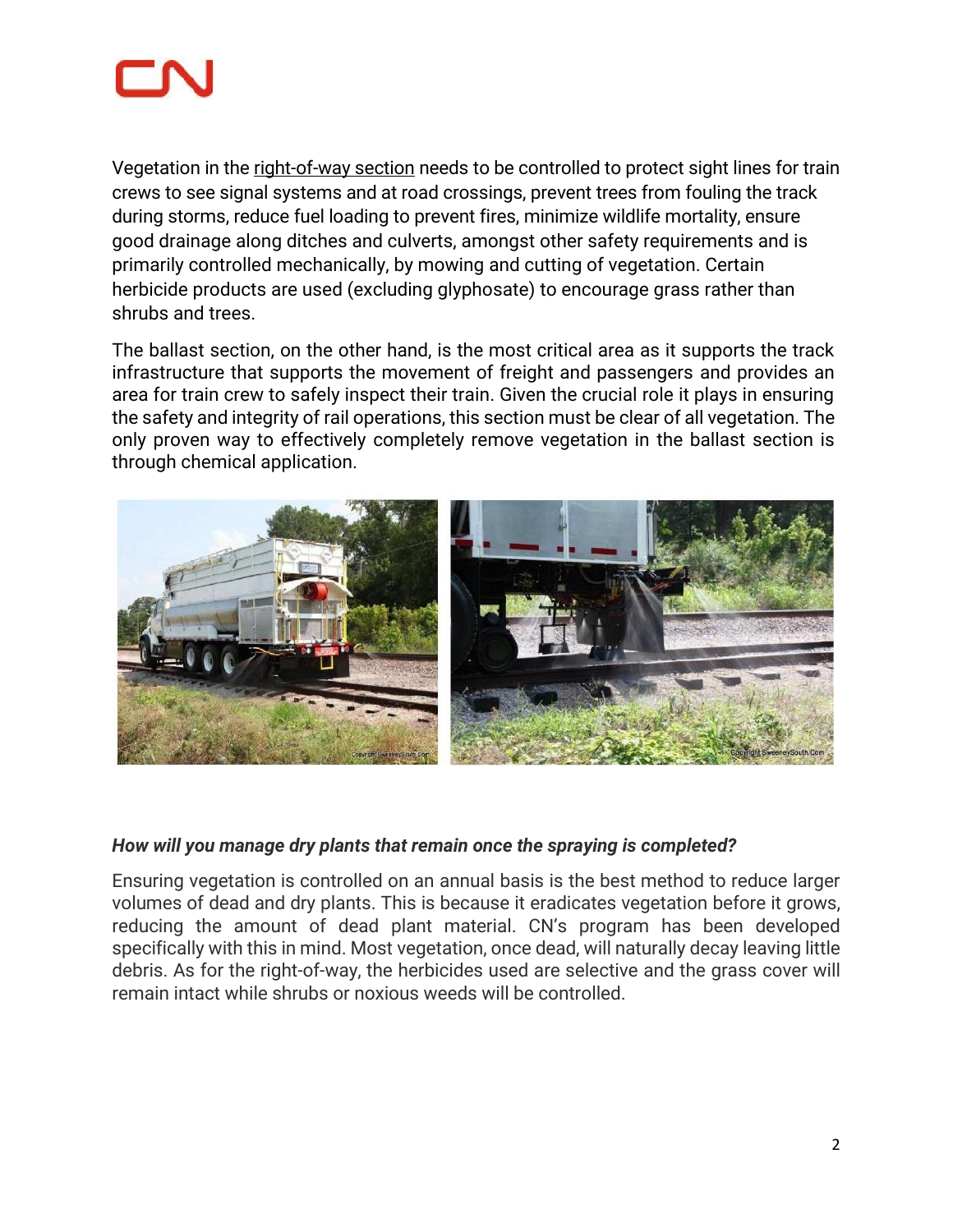

#### *What herbicides will CN be using?*

The choice of chemicals used depends on the specific plants targeted. All pesticides used in Canada are approved for use in Canada and the province in which they are applied. The chemicals for 2022 may include:

| <b>Pesticide Product Brand</b><br><b>Name</b>                                                                                                                         | <b>Active Ingredients</b>                                                                                                                                                                                                                                                                                                                                                           | <b>PCP Registration</b><br><b>Number</b>                             |
|-----------------------------------------------------------------------------------------------------------------------------------------------------------------------|-------------------------------------------------------------------------------------------------------------------------------------------------------------------------------------------------------------------------------------------------------------------------------------------------------------------------------------------------------------------------------------|----------------------------------------------------------------------|
| <b>VP480 (Dow)</b><br>Esplanade (Bayer)<br>Detail (BASF)<br>Arsenal Powerline (BASF)<br>Navius (Bayer)<br>Gateway (Corteva)<br>Hasten NT (Norac)<br>VisionMax (Bayer) | Glyphosate (480g/L)<br>Indaziflam $(200 g/L)$<br>Saflufenacil (29.74%)<br>imazapyr isopropylamine (26.7%)<br>Metsulfuron-methyl (12.6%)<br>Aminocyclopyrachlor (39.5%)<br>Paraffinic Oil (586 g/L)<br>Alkoxylated alcohol non-ionic<br>surfactants (242 g/L)<br>Methyl and ethyl oleate (esterified<br>vegetable oil) 75.20%<br>Glyphosate (540 grams acid<br>equivalent per litre) | 28840<br>31333<br>32773<br>30203<br>30922<br>31470<br>31760<br>27736 |

## *Will you be using Glyphosate. If so, is it dangerous for us or my pets?*

All pesticides CN uses in Canada are registered by Health Canada's Pest Management Regulatory Agency (PMRA) and have been approved for use in the province in which they are applied. Protection of human health and the environment is Health Canada's primary objective in the regulation of pesticides and all pesticides must undergo rigorous science-based assessments before being approved for sale in Canada. The PMRA also re-evaluates registered pesticides on a cyclical basis to ensure they continue to meet modern health and environmental standards. The PMRA re-evaluated glyphosate in 2017 and reconfirmed that products containing glyphosate do not present risks to human health or the environment when used in accordance with revised label directions. CN's vegetation control contractor uses glyphosate in accordance with label directions.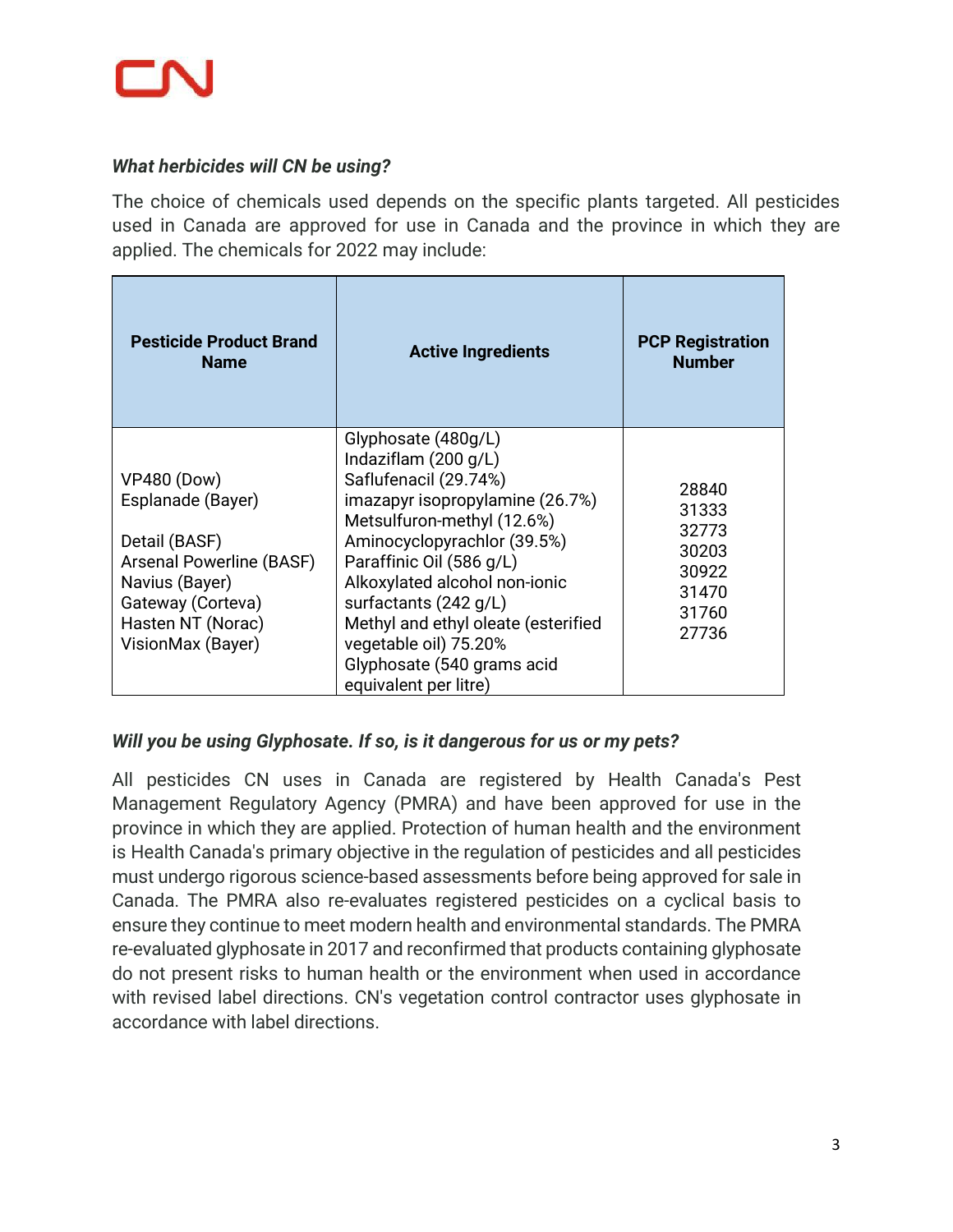## *Has CN tried any non-chemical weed control options in the past, such as weed whacking? Have they worked?*

CN has used weed cutting in the past to control vegetation, but this does not remove the roots, and actually encourages more growth. It is not an effective long-term solution for vegetation removal along railway tracks. The application of steam injection has also been investigated; however it has proven ineffective in killing the roots, which, if left to continue growing, could compromise the integrity of the rail bed, causing unsafe operating conditions.

CN has also explored other options, such as high concentrate vinegar (acetic acid), however this was deemed not to be a viable option as the acid reacts negatively with steel and the sensitive electronic monitoring equipment used to regulate safe movement and operation of our trains.

## *I am an organic farmer adjacent to your tracks, should I be worried?*

Most of the vegetation control focuses on the ballast section (graveled area) which is 16 – 24 feet (4.9 to 7.3 meters) wide, leaving about 42 feet (13 meters) of right-of-way on each side of the ballast. The equipment used for application is a shrouded boom which focuses the spray downward to reduce potential drift. Application must also be done during appropriate weather conditions, including low wind levels.

## *Many properties back onto the railway. Are Detail, Overdrive, Esplanade, VP480, VisionMax, Arsenal Powerline, Navius, and Gateway safe to use in close proximity to people and pets?*

All pesticides used in Canada must be registered by Health Canada's Pest Management Regulatory Agency (PMRA), which has one of the toughest regulatory requirements in the world for approving products for safe use. CN only uses pesticides that have been approved for use in Canada and the province in which they are applied. When used according to label directions, PMRA has evaluated them to be safe.

## *Can I request my area not be sprayed?*

At CN, safety is a core value. CN is governed by the Railway Safety Act and must comply with the laws and regulations. Vegetation control is a key component of keeping our employees and the communities in which we operate safe. Ensuring vegetation is kept clear of our infrastructure, signals, road crossing sight lines and enabling our teams to